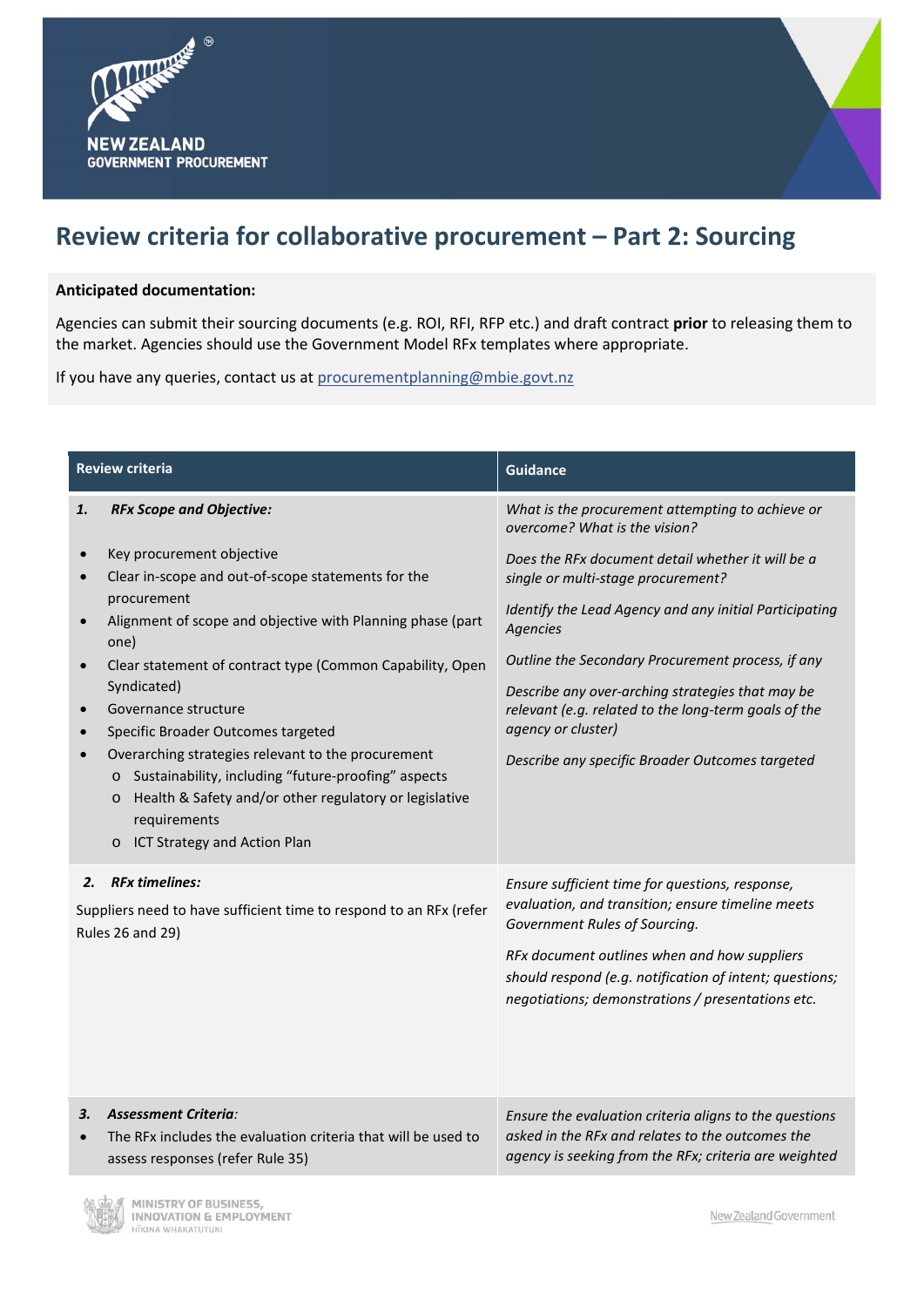NEW ZEALAND<br>GOVERNMENT PROCUREMENT **RE** 

| <b>Review criteria</b>       |                                                                                                                                                                                                                                                                                                                                                                                                                                                                                                                                                                                                                                                                                                                                                                                                                                                                                                                                                                                                                                                                                                                                             | <b>Guidance</b>                                                                                                                                                                                                                                                          |
|------------------------------|---------------------------------------------------------------------------------------------------------------------------------------------------------------------------------------------------------------------------------------------------------------------------------------------------------------------------------------------------------------------------------------------------------------------------------------------------------------------------------------------------------------------------------------------------------------------------------------------------------------------------------------------------------------------------------------------------------------------------------------------------------------------------------------------------------------------------------------------------------------------------------------------------------------------------------------------------------------------------------------------------------------------------------------------------------------------------------------------------------------------------------------------|--------------------------------------------------------------------------------------------------------------------------------------------------------------------------------------------------------------------------------------------------------------------------|
|                              | Relative importance of each criterion is detailed<br>A clear statement of pre-conditions, if any, ensuring the RFx<br>document lists the pre-conditions that apply (refer Rule 25)                                                                                                                                                                                                                                                                                                                                                                                                                                                                                                                                                                                                                                                                                                                                                                                                                                                                                                                                                          | or ranked<br>An outline of the planned evaluation process is<br>included in the RFx.<br>Ensure there is a statement as to what happens if a<br>respondent fails to meet the preconditions; and also<br>ensure pre-conditions do not unnecessarily exclude<br>respondents |
| 4.<br>$\bullet$<br>$\bullet$ | <b>Requirements Fit:</b><br>The requirements align with the scope of the RFx and the<br>business objectives stated in the Planning phase (part one),<br>and are clearly articulated for the services and/or products<br>required<br>Indicate the level of capability and capacity required<br>Consideration of Broader Outcomes, sustainability, health<br>and safety, other relevant legislation / standards /<br>regulations, and a long-term view have been articulated<br>Key performance indicators / service levels are indicated,<br>and are relevant, achievable and succinct<br>Reporting requirements are indicated, and include<br>consideration for collaborative aspects<br>The RFx outlines how conflicts of interest will be managed -<br>both agency and supplier.<br>Where relevant to do so, the RFx states process aspects<br>related to probity - for example how due process will be<br>followed, confidentiality maintained, and the five principles<br>of government procurement supported. If it is a complex,<br>risky, or strategic procurement, agencies may want to<br>consider an independent probity advisor. | Have the overall requirements of the procurement<br>been fully considered and aligned to the desired<br>outcomes?                                                                                                                                                        |
| 5.<br>$\bullet$              | <b>Historic consumption analysis:</b><br>The RFx states required volume, usage and other statistical<br>and technical information (by agency, if known), and<br>volume/value ranges are realistic<br>Scope and scale elements are considered (how much the<br>contract is intended to be allowed to grow in participating<br>agency numbers, spend or volume) and whether a cap is<br>necessary                                                                                                                                                                                                                                                                                                                                                                                                                                                                                                                                                                                                                                                                                                                                             | Is there the potential for distortion of the market to<br>occur over the life of the contract? If so, some type of<br>capping mechanism should be considered<br>A background strategy could also be stated if this is<br>considered useful for suppliers                 |